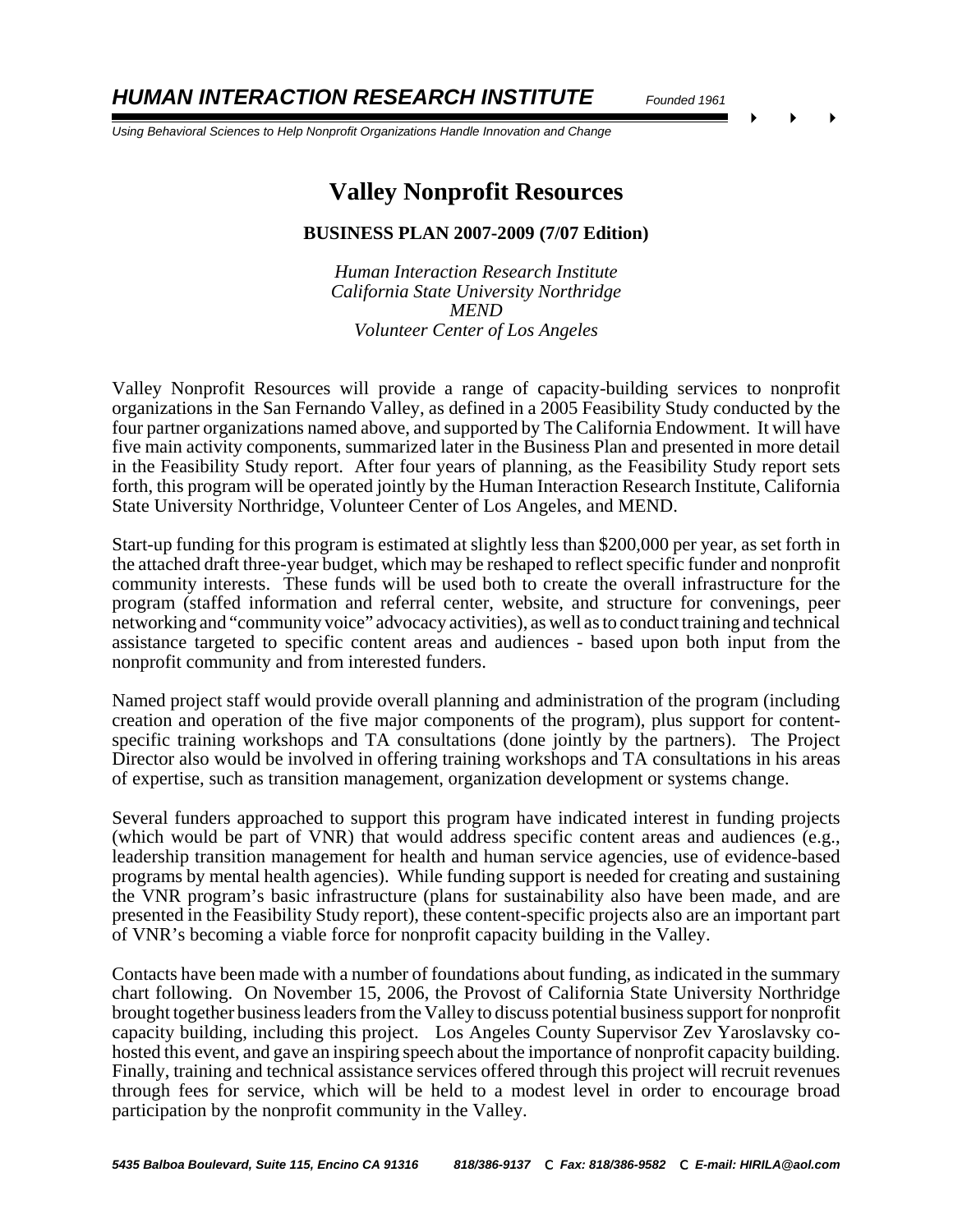#### **Summary of Planned VNR Activities**

The VNR program will have five major activity components:

\* user-friendly *website* with a rich and varied set of information resources and linkages on it, formatted for "24/7" easy access and offered free of charge to all users.

\* *learning community* for Valley nonprofits with several components - peer networking (including a possible successor to the Valley Nonprofit Alliance, so that nonprofit leaders would have support for maintaining a regular chance to convene and talk about common concerns), and a variety of training programs offered at multiple community sites for ease of access.

\* *technical assistance resource* to offer both initial assessment of needs for capacity building, and a range of consulting services (either offered by staff or consultants of the project, or connected through referrals, some with and some without financial support to pay for the technical assistance).

\* *information and referral center* to offer custom-tailored responses to Valley nonprofits' needs in real time, either by phone or online, and staffed by the Project Manager, who has many years' experience with such activities (in some cases, a referral might be to another component of this program; in others it might be to an existing Los Angeles area resource such as the Center for Nonprofit Management, or to a national resource, such as the Nonprofit Facilities Fund).

\* *community voice* to help Valley nonprofits communicate with each other about critical issues, e.g., through an annual "state of the nonprofit sector" report and convening (modeled after the UCLA Center for Civil Society's report and conference); and through a "Valley nonprofit policy council" (modeled after the California Association of Nonprofits' similar council, of which HIRI is already a member) which can release statements to help Valley nonprofits "speak with one voice" on issues of importance to local policymakers, funders, and the community at large.

VNR will be a *virtual organization with a dispersed physical presence.* The program headquarters will be housed in HIRI's Encino offices, with training programs offered at the CSUN Center for Management and Organization Development, VCLA in Panorama City, and MEND in Pacoima (thus providing good geographical coverage of major areas of the Valley). Other sites for training programs may also be identified, depending upon both geographical considerations and the resources that might be available through a site partner.

The Human Interaction Research Institute will be the fiscal agent for grants, sponsorships and other revenues received by VNR, and will provide the primary staffing for the program. Staffing and budgetary resources will be adjusted to reflect specific activities required for invited proposals from several foundation funders. Management of the program will be provided jointly by Dr. Thomas Backer, President of HIRI; Professor Alan Glassman, Director of MOD at CSUN; Marianne Haver Hill, Executive Director of MEND; and James Leahy, Executive Director of Volunteer Center of Los Angeles. Additional guidance will be provided by an Advisory Committee chaired by Paul Vandeventer, Executive Director of Community Partners (Mr. Vandeventer reaffirmed his commitment to the Committee in October 2006).

 In April 2006, VNR conducted its first event, a technical assistance workshop in Glendale on board development, co-sponsored with the Healthier Community Coalition. The successful workshop had approximately 15 participants, both board members and executive directors from Glendale-area nonprofits wishing to improve their board development and governance skills.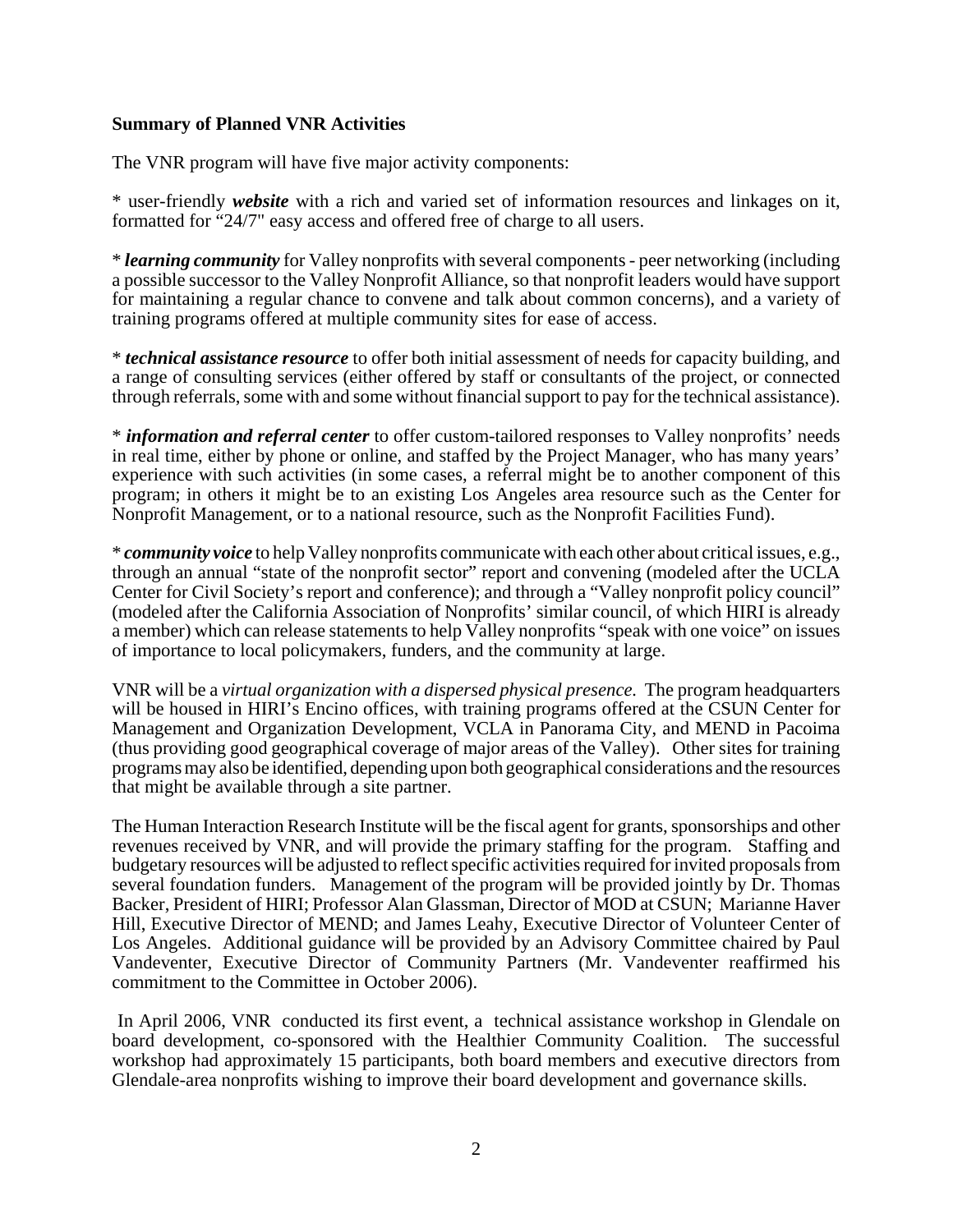# **Summary of Funding Sources**

Following are the current funding sources for the VNR program. Original plans for the total funding mix are presented in the Feasibility Study report. As mentioned earlier, the three-year startup budget may evolve somewhat depending upon funder requirements (e.g., the mix between development of basic infrastructure and program-specific services funded by a particular grant).

| Funder*                                                    | <b>Amount</b> | <b>Status</b>                                                                                                                                                                              |
|------------------------------------------------------------|---------------|--------------------------------------------------------------------------------------------------------------------------------------------------------------------------------------------|
| Donor - Dr. Ursula Springer<br>(retired HIRI board member) | \$1,000       | Made to support small foundation<br>seminar                                                                                                                                                |
| <b>Unihealth Foundation</b>                                | \$122,239     | Approved 11/13/06; work has begun                                                                                                                                                          |
| <b>Weingart Foundation</b>                                 | \$100,000     | Approved 2/22/07; funds dispersed<br>upon meeting matching requirement<br>of additional \$50,000 for first year                                                                            |
| <b>Parsons Foundation</b>                                  | \$50,000      | Proposal submitted                                                                                                                                                                         |
| Compassionate Capital Fund<br>(Government grant)           | \$75,000      | Proposal submitted (consortium)                                                                                                                                                            |
| The California Endowment                                   | \$10,000      | Proposal submitted                                                                                                                                                                         |
| <b>California Community Foundation</b>                     | \$50,000      | Proposal submitted                                                                                                                                                                         |
| <b>Verizon Foundation</b>                                  | \$7,500       | Proposal submitted                                                                                                                                                                         |
| <b>Bank of America Foundation</b>                          | \$10,000      | Proposal submitted                                                                                                                                                                         |
| S. Mark Taper Foundation                                   | \$25,000      | LOI submitted                                                                                                                                                                              |
| The California Wellness Foundation \$25,000                |               | LOI submitted                                                                                                                                                                              |
| <b>Washington Mutual</b>                                   | <b>TBA</b>    | LOI submitted                                                                                                                                                                              |
| <b>Business Funders</b>                                    | \$2,000       | NBC Universal funding of \$1,000<br>received; Manufacturers Bank funding<br>$$1,000$ committed;<br>of<br>other<br>corporations being approached, e.g.,<br>proposal submitted to Rocketdyne |
| Fees for Service                                           | <b>TBA</b>    | To be sought when program is in<br>place and fee-based services offered                                                                                                                    |
| <b>Keck Foundation</b>                                     | <b>TBA</b>    | Preliminary qualifying review done;<br>Foundation suggested proposal for<br>larger project should be made after<br>VNR is established                                                      |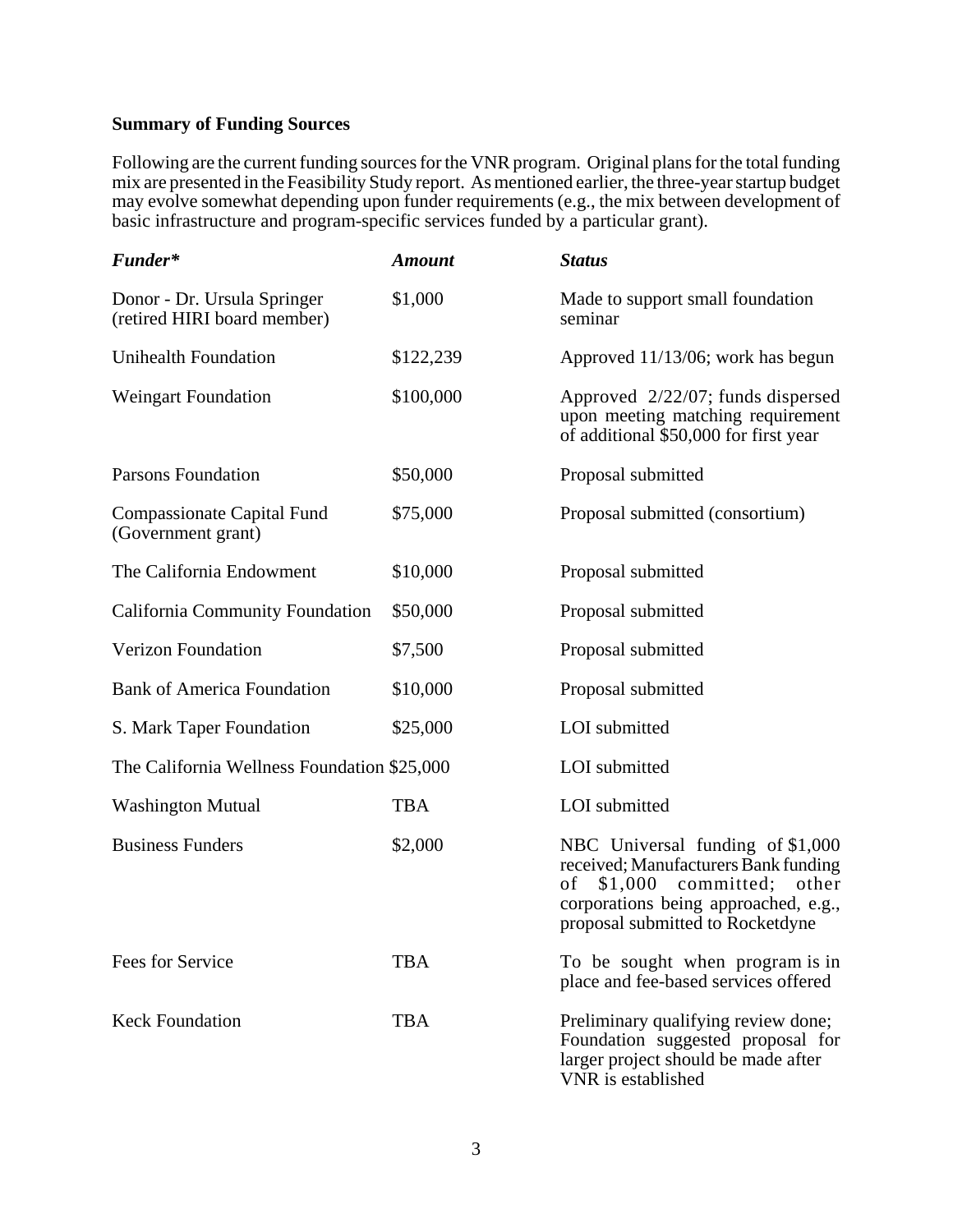### **PROVISIONAL BUDGET - THREE-YEAR STARTUP PHASE VALLEY NONPROFIT RESOURCES**

# **Year One**

| <b>Personnel</b>                                                                                                                                                                                                                                                                | <b>Hours</b> | <b>Rate</b>                                                                 |                                     |
|---------------------------------------------------------------------------------------------------------------------------------------------------------------------------------------------------------------------------------------------------------------------------------|--------------|-----------------------------------------------------------------------------|-------------------------------------|
| Thomas E. Backer, PhD, Project Director<br>Fringe Benefits (21.29%)<br>Payroll Benefits (5.90%)<br>Leave Benefits (14.18%)                                                                                                                                                      | 600          | 63.86                                                                       | \$38,316<br>8,157<br>2,261<br>5,433 |
| Elizabeth A. Howard, Project Manager<br>Fringe Benefits (32.77%)<br>Payroll Benefits (7.96%)<br>Leave Benefits (14.18%)                                                                                                                                                         | 800          | 27.59                                                                       | 22,072<br>7,233<br>1,757<br>3,130   |
| Terri Ruddiman, Project Coordinator<br>Fringe Benefits (1.94%)<br>Payroll Benefits (9.43%)                                                                                                                                                                                      | 800          | 17.85                                                                       | 14,280<br>277<br>1,347              |
| <b>Total Personnel</b>                                                                                                                                                                                                                                                          |              |                                                                             | 104,263                             |
| <b>Other Expenses</b>                                                                                                                                                                                                                                                           |              |                                                                             |                                     |
| <b>Website Development</b><br><b>Website Maintenance</b><br>Training Workshop & Convening Miscellaneous Expenses<br>Resource Pool for Training and Technical Assistance Subcontracts<br>Occupancy<br>Postage/Overnight Mail<br>Reproduction & Printing<br>Supplies<br>Telephone |              | 6,000<br>1,000<br>10,000<br>40,000<br>3,256<br>400<br>2,000<br>1,000<br>400 |                                     |
| <b>Total Other Expenses</b>                                                                                                                                                                                                                                                     |              |                                                                             | 63,056                              |
| <b>Total Direct Costs</b>                                                                                                                                                                                                                                                       |              |                                                                             | 167,319                             |
| <b>Indirect Costs @ 15%</b>                                                                                                                                                                                                                                                     |              |                                                                             | 27,098                              |
| <b>Total Project Costs</b>                                                                                                                                                                                                                                                      |              |                                                                             | \$194,417                           |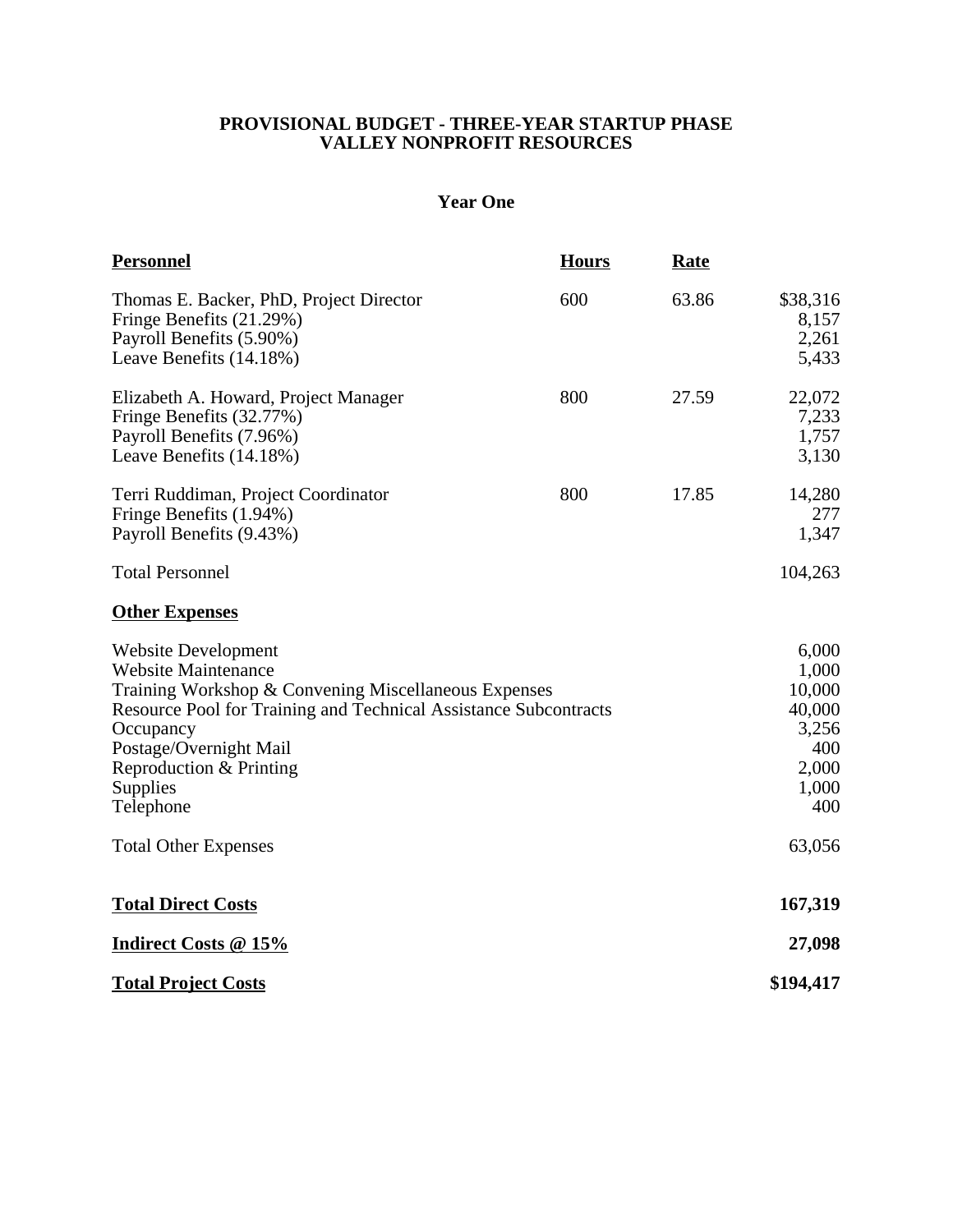### **BUDGET DETAIL**

#### **Personnel**

Employees of HIRI work 7.5 hours per day. HIRI fringe benefits include health insurance, dental insurance, long-term disability insurance, and leave benefits (sick leave, vacation and holidays). HIRI retirement is through TIAA/CREF. Only full-time employees receive benefits, and only employees who work more than half-time are vested in the retirement system. All figures given are experience-based estimates. A five percent salary increase per year is included.

#### **Other Expenses**

**Website Development/Website Maintenance** is for creation and effective operation of website to support nonprofit capacity building in the Valley.

**Training Workshop & Convening Miscellaneous Expenses** is for materials and preparation expenses associated with workshops and convenings in the San Fernando Valley organized by Valley Nonprofit Resources, including an annual conference for the Valley's nonprofit sector and peer networking meetings.

**Resource Pool for Training and Technical Assistance Subcontracts** is for conduct of training workshops and provision of technical assistance on priority topics and audiences identified through an interactive process with nonprofit leadership and funders of content-specific activities. Subcontractors would include VNR partners CSUN, VCLA and MEND.

**Occupancy** is for rental of offices (@ \$1.68/square foot) in HIRI's offices for use by personnel on this project. HIRI charges office rent as a direct expense under its current overhead arrangement with DHHS. Calculation of occupancy charges is by percentage of staff time on the project.

**Postage and Overnight Mail** includes mailing of draft and final project documents, and routine correspondence, with limited use of overnight mail for time-sensitive materials.

**Reproduction and Printing** includes charges for routine correspondence and file materials, copying of multiple drafts and final project report.

**Supplies** includes stationery, computer and fax paper, toner cartridges, pens, pencils, notetaking pads, and related items for project staff.

**Telephone** includes telephone conference calls for planning and datagathering, and miscellaneous voice/fax toll calls for project activities.

**Indirect costs** are computed at 15% of total direct costs. HIRI's Indirect Cost Agreement is with the U.S. Department of Health and Human Services Federal Region IX, San Francisco.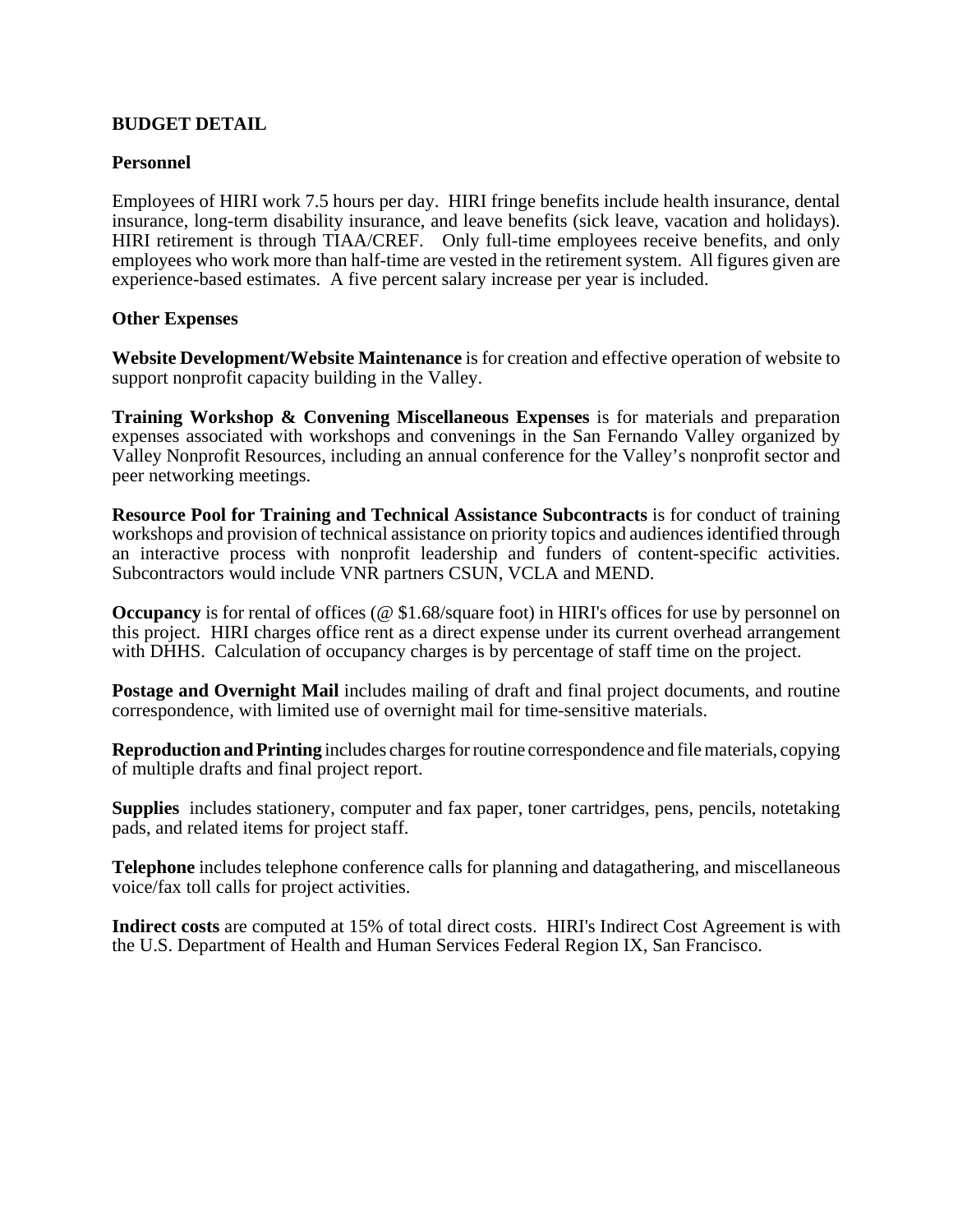### **PROVISIONAL BUDGET - THREE-YEAR STARTUP PHASE VALLEY NONPROFIT RESOURCES**

# **Year Two**

| <b>Personnel</b>                                                                                                                                                                                                                                  | <b>Hours</b> | <b>Rate</b>                                                        |                                     |
|---------------------------------------------------------------------------------------------------------------------------------------------------------------------------------------------------------------------------------------------------|--------------|--------------------------------------------------------------------|-------------------------------------|
| Thomas E. Backer, PhD, Project Director<br>Fringe Benefits (21.29%)<br>Payroll Benefits (5.90%)<br>Leave Benefits (14.18%)                                                                                                                        | 600          | 67.05                                                              | \$40,230<br>8,565<br>2,374<br>5,705 |
| Elizabeth A. Howard, Project Manager<br>Fringe Benefits (32.77%)<br>Payroll Benefits (7.96%)<br>Leave Benefits (14.18%)                                                                                                                           | 800          | 28.97                                                              | 23,176<br>7,595<br>1,845<br>3,286   |
| Terri Ruddiman, Project Coordinator<br>Fringe Benefits (1.94%)<br>Payroll Benefits (9.43%)                                                                                                                                                        | 800          | 18.74                                                              | 14,992<br>291<br>1,414              |
| <b>Total Personnel</b>                                                                                                                                                                                                                            |              |                                                                    | 109,473                             |
| <b>Other Expenses</b>                                                                                                                                                                                                                             |              |                                                                    |                                     |
| <b>Website Maintenance</b><br>Training Workshop & Convening Miscellaneous Expenses<br>Resource Pool for Training and Technical Assistance Subcontracts<br>Occupancy<br>Postage/Overnight Mail<br>Reproduction & Printing<br>Supplies<br>Telephone |              | 2,000<br>10,000<br>40,000<br>3,256<br>400<br>2,000<br>1,000<br>400 |                                     |
| <b>Total Other Expenses</b>                                                                                                                                                                                                                       |              |                                                                    | 59,056                              |
| <b>Total Direct Costs</b>                                                                                                                                                                                                                         |              |                                                                    | 168,529                             |
| Indirect Costs @ 15%                                                                                                                                                                                                                              |              |                                                                    | 25,279                              |
| <b>Total Project Costs</b>                                                                                                                                                                                                                        |              |                                                                    | \$193,808                           |